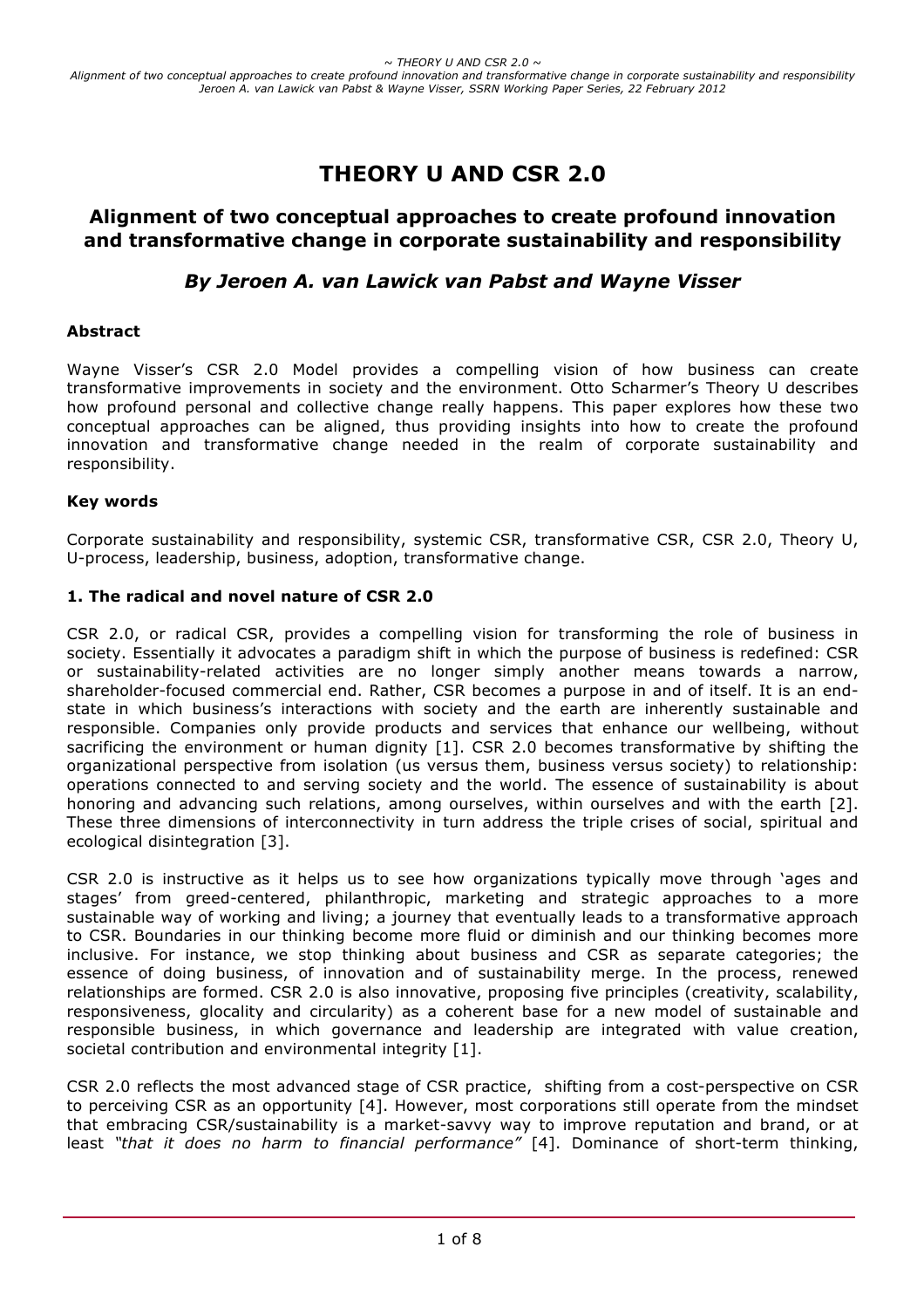shareholder-value and financiers' power are still deeply ingrained in the corporate and collective way of thinking and doing.

A few exceptions do exist, such as Unilever CEO Paul Polman, who plans to help 1 billion people improve their health and wellbeing, halve the environmental footprint of its products and source 100% of its agricultural raw materials sustainably [5]. Another example is the emerging Economy of Communion movement [6], which takes a radical approach in reconciling business and human dignity, whereby a substantial part of the profit earned by participating companies is directly invested in alleviating poverty and supporting education projects to foster a culture of giving.

## **2. Requirements for adoption of CSR 2.0**

CSR 2.0 operates at the forefront of transformative change. However, making such a novel and radical business approach a reality is not without its challenges. Cynicism may be voiced by leaders still stuck in the defensive, charitable, promotional or strategic approaches of CSR 1.0. Alternatively, willing adopters of CSR 2.0 may feel incapable of putting CSR 2.0 into practice as few ready-made tools are available [7]. In a recent online dialogue called 'Waking up the workplace', a number of obstacles to fostering 'conscious business' were identified, including the creation of a collective mindset and inspiration, the need for scale and urgency, the requirement for tools to implement the changes, and the need for ongoing mutual support among the pioneers [8].

These obstacles resonate strongly with the agenda of CSR 2.0. Visser believes that part of the process of transformation is overcoming the so-called 'curses' of CSR 1.0, namely that it still tends to be peripheral, incremental and uneconomic in its approach. Only then will we achieve systemic change. So let us look at perspectives on the adoption of novel approaches in business.

The use of 'novelty' as a driver by innovators has been extensively described by Rogers [9]. He identifies a number of requirements for the successful diffusion of innovation. First, the innovator must be able to imagine the new idea and identify its benefits. Second, a process of norming, influencing and role modeling needs to occur around the idea. Third, time is needed to move individuals through the various stages of adoption of the novel idea or approach. This supports Visser's 'ages and stages of CSR' model [1]. Finally, there must be decision making, including an evaluation of individual and collective consequences.

If we are to achieve this innovation in the CSR field, we will need more of what Visser calls 'pragmatic dreamers' [1]. Others have suggested the idea of 'profound practicality' [10], or a more intensive alignment of one's ideal (accessible at the level of 'being') with reality (at the level of 'doing') [11]. According to Betty Sue Flowers, co-author of Presence, this synthesis of the sacred and the profane is absolutely critical for achieving transformative change [12].

Flowers explained to Visser in an interview that deep change requires a leap of imagination, getting outside of your own frame of thinking and judgment. It is about a capacity to see the whole, by being aware of your own blind spots [12]. This results in re-conceptualization and re-categorization of ideas and actions. It requires the suspension of your own opinion and judgment and 'to access your ignorance', i.e. to make an effort to locate an understanding within yourself rather than what is more viscerally presented by the situation [13].

Beyond renewed exterior connectedness, Flowers is also talking about interior openness: being connected to the heart. This is the place of inspiration ('for spirit to drive change') and vocation. It is also the place of courage; having the will to try things out, no matter what the risks of failure or scorn. According to Flowers, seeing, feeling and acting from this sense of exterior and interior interconnectedness characterizes transformative change. Leadership, therefore, becomes the art of tapping into the interconnectedness and fostering an environment of transformation [12]. This process of deep anchoring allows us to accept the discomfort of *not* knowing immediate solutions, thus opening us up to creativity for profound change.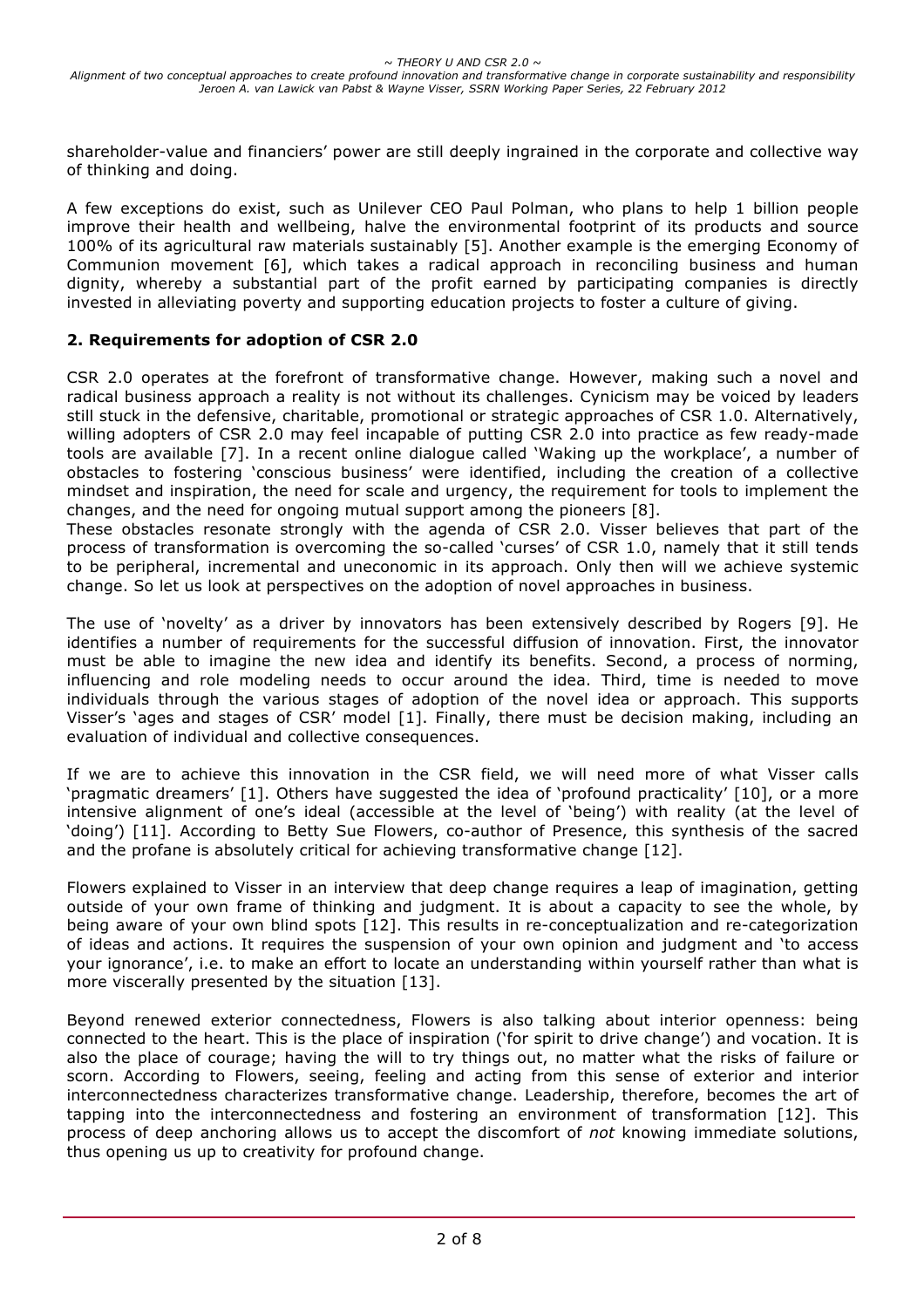## **3. Theory U as an approach to advance CSR 2.0**

*"I am sick and tired of doing the conventional sustainability and corporate social responsibility stuff, which is all about the same thing, which is doing less harm. Because what I really want to do is not just report how we do less harm, but to participate and co-create that new kind of world." (*O. Scharmer, quoting a participant in one of his meetings with NGO's and change makers [14]).

With this quote in mind, we now proceed to Otto Scharmer's Theory U, an approach for profound innovation and change, which CSR 2.0 is all about. We will look at the theory's content, language and process and assess its relevance to CSR 2.0. Then we discuss in more detail how Theory U might help to take the CSR 2.0 vision forward.

Theory U is all about paying attention to interconnectedness and emergence as the basis for profound innovation and change*.* Scharmer refers to two learning processes. The first is learning from the past, i.e. through reflection on past activities. Sometimes, however, the experience of the past is not very helpful in bringing about transformation. The second learning process is learning from the emerging future. This means paying attention to the interconnectedness of the individual, society and the earth. It means becoming aware of emerging possibilities and starting to operate from these future realities in the present. According to Scharmer, sustainability is a perfect example of an emerging future that requires exactly this kind of approach to profound innovation or transformational change [14]. It encompasses an open mind, an open heart and an open will, which is about letting go of the old and connecting to higher future possibilities [3].

Theory U offers a new type of conversation among key stakeholders in society. It allows a collective awareness to emerge about what to whole situation is like, and about what it requires from them as actors. It brings the deeper dimensions of innovation, change and leadership into our CSR or sustainability conversations, which is essential if we are to achieve in novel, systemic changes in business and society [14].



# *Figure 1: U-Process [3]*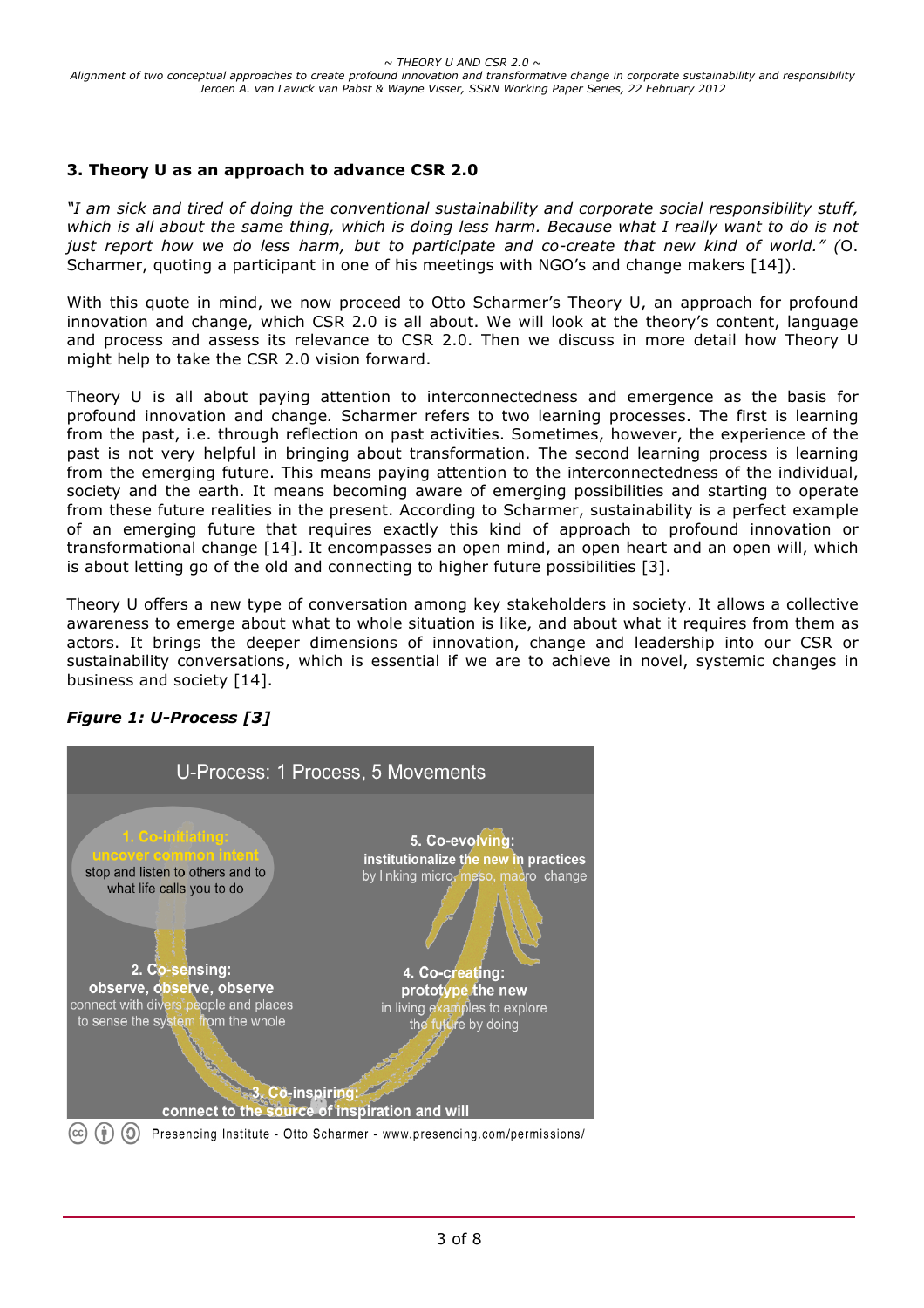The U-process, as illustrated in Figure 1, focuses on three core 'movements', that people, experiencing profound change, go through. First, *co-sensing* involves paying close attention to the problem situation, suspending our thoughts and feelings and seeing through the eyes of others involved. It is a process of building a comprehensive and shared view of the given context. Second, during *co-presencing*, parties gain access to their deeper source of creativity. They listen for a response to the inner 'call' of 'who am I and what am I to do in this situation?' It is a process of connection with deep values and inner leadership. Third, in the phase of *co-creation*, insight and inspiration from the preceding movements blend together, allowing new ideas and change to crystallize and get prototyped.

Tools are available to guide participants through the three movements [3]. For example, exercises to encourage 'stepping into the footsteps' of other key stakeholders in the co-sensing phase; journaling to elicit leadership issues in the co-presencing phase; and elaboration on 'ideation' and planning in the co-creation phase [7]. The three core movements are embedded in a co-initiating and co-evolving process that help to connect stakeholders prior to the U-process, as well as situating the prototyping and anchoring the solutions with a larger organizational context.

## **4. Synergies between Theory U and CSR 2.0**

We discovered striking similarities between the core movements of the U-process and the five CSR 2.0 principles: creativity, scalability, responsiveness, glocality and circularity. This is demonstrated in Table 1.

| <b>Stage in U-Process</b>                                                                                                                                                                                                                                                                  | <b>CSR 2.0 Principles</b>                                                                                                                                                                                                                        |
|--------------------------------------------------------------------------------------------------------------------------------------------------------------------------------------------------------------------------------------------------------------------------------------------|--------------------------------------------------------------------------------------------------------------------------------------------------------------------------------------------------------------------------------------------------|
| Co-initiating: uncover common intent                                                                                                                                                                                                                                                       | Responsiveness                                                                                                                                                                                                                                   |
| Theory U aims to provide responses to the<br>emerging economic, social and spiritual<br>crises. In the co-initiating phase, a group of<br>'owners' among the key stakeholders is<br>created to take responsibility and to drive the all have a responsibility to be part of the<br>change. | Responsiveness is about sensitivity to our most<br>pressing challenges. It is daring to take a<br>critical and open attitude to the most difficult<br>issues. Since we are all part of the problem, we<br>solution. We must question whether the |
| Co-sensing: observe, observe                                                                                                                                                                                                                                                               | industry/business model itself is making things<br>better or worse. Furthermore, we must be                                                                                                                                                      |
| A deeper kind of meta-thinking is part of the<br>approach in the co-sensing phase.<br>Suspending opinion and staying in contact                                                                                                                                                            | transparent about our impacts and<br>performance. This is the essence of CSR 2.0.                                                                                                                                                                |
| with the often uncomfortable reality as it<br>unfolds. Sharing of information is crucial                                                                                                                                                                                                   | Glocality                                                                                                                                                                                                                                        |
| during co-sensing to build a common and<br>comprehensive picture of the situation, at<br>various levels, from global to local.                                                                                                                                                             | Most CSR-issues manifest as dilemmas rather<br>than easy choices. We need to always balance<br>and reconcile local and global issues and<br>priorities.                                                                                          |

*Table 1: How the U-process aligns with the five key principles of CSR 2.0.*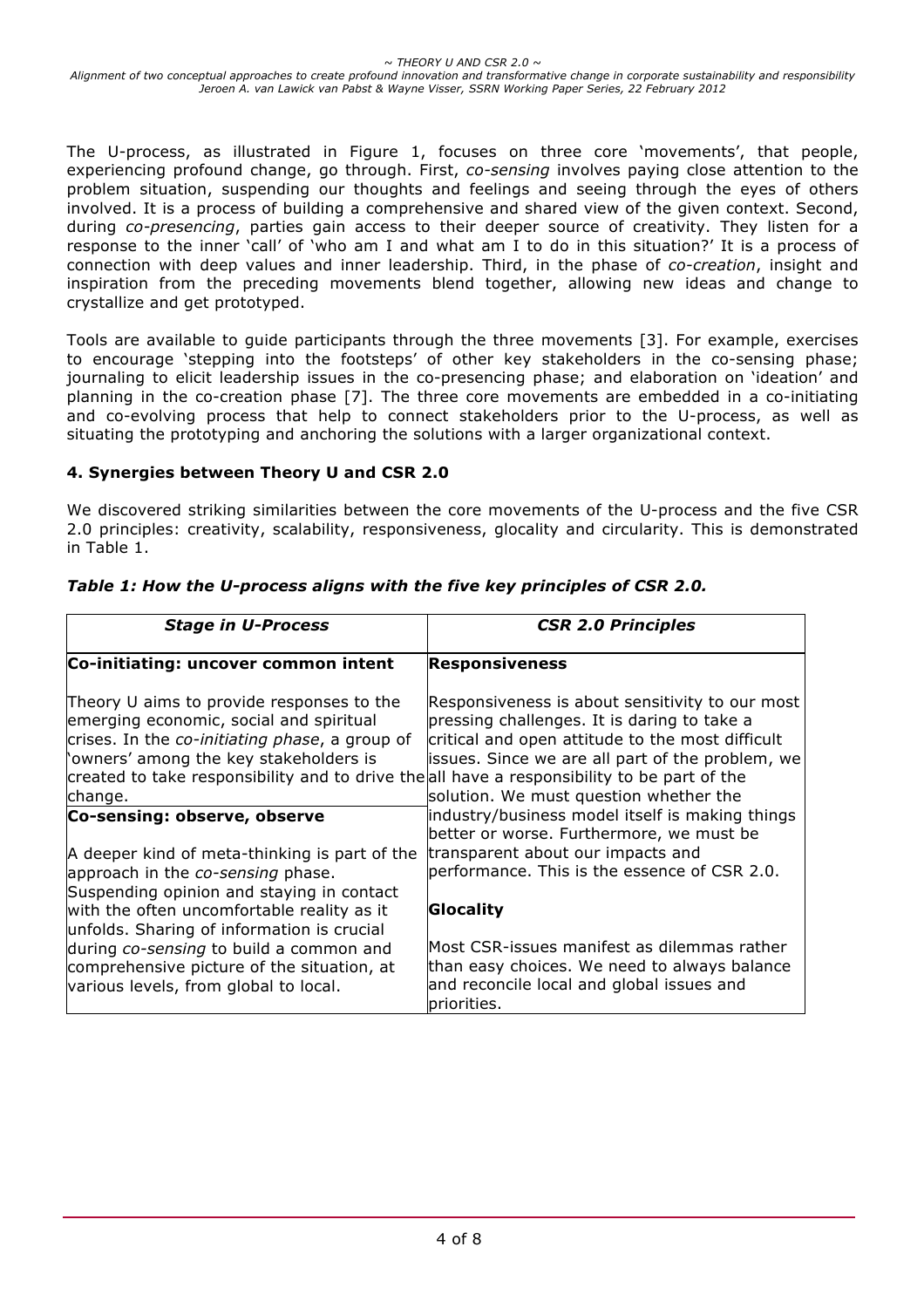*~ THEORY U AND CSR 2.0 ~*

*Alignment of two conceptual approaches to create profound innovation and transformative change in corporate sustainability and responsibility Jeroen A. van Lawick van Pabst & Wayne Visser, SSRN Working Paper Series, 22 February 2012*

| <b>Stage in U-Process</b>                                                                                                                                                                                                                                                    | <b>CSR 2.0 Principles</b>                                                                                                                                                                                                                                                                                                                                                    |
|------------------------------------------------------------------------------------------------------------------------------------------------------------------------------------------------------------------------------------------------------------------------------|------------------------------------------------------------------------------------------------------------------------------------------------------------------------------------------------------------------------------------------------------------------------------------------------------------------------------------------------------------------------------|
| Co-presencing: connect to source                                                                                                                                                                                                                                             | <b>Creativity</b>                                                                                                                                                                                                                                                                                                                                                            |
| Gaining access to our source of creativity is<br>at the heart of the U-process in this phase.<br>In the co-presencing phase we are<br>challenged about our 'being' and role in<br>life/work, as this is the greatest source of<br>creativity.                                | The creativity principle embodies the maxim<br>that 'we cannot solve today's problems with<br>yesterday's thinking.' We will need imagination<br>and innovation to drive the CSR revolution. This<br>is about directing creativity through business<br>towards the most pressing needs of society.                                                                           |
| Co-creation: prototype the new                                                                                                                                                                                                                                               | <b>Circularity</b>                                                                                                                                                                                                                                                                                                                                                           |
| Theory U is about learning from the future as<br>it emerges. It is not about looking back to<br>solutions and tools of the past. In the co-<br>are developed, of which circular design or<br>social innovation are good examples.                                            | Our global economic system is based on a<br>fundamentally flawed design. We need to move<br>to 'spaceship economy', with cradle-to-cradle<br>creation or crystalizing phase, novel concepts designs that eliminate negative 'externalities'.<br>All aspects of wellbeing are optimized, from<br>meaning in work and life to ecological integrity<br>and financial viability. |
| Co-evolving: institutionalize the new                                                                                                                                                                                                                                        | <b>Scalability</b>                                                                                                                                                                                                                                                                                                                                                           |
| Theory U looks at anchoring ideas within a<br>bigger multi-stakeholder context during the<br>co-evolving phase. The leadership of the<br>company is typically involved prior to or<br>during the co-evolving phase to ensure the<br>prototyped innovations will be embedded. | Scale and urgency of solutions is necessary for<br>tackling our most critical global challenges. This<br>requires that social and environmental<br>innovations go to scale. This means directing<br>creativity towards the most pressing needs of<br>society, in the most rapid and scalable way to<br>usher the Age of Responsibility.                                      |

In addition to the five key principles of CSR 2.0, four so called 'DNA-bases' are its essence. These are shown in Figure 2. The four codes with their goals and key indicators can be presented as stimuli particularly in the co-sensing phase to build the bigger picture of what CSR 2.0 encompasses. Outcomes of the co-creation phase and the anchoring of solutions during co-evolving may be critically evaluated against these bases as well.

Finally we take a look at the so-called 'curses' that differentiate CSR 1.0 from the more radical CSR 2.0. How can Theory U help to prevent CSR initiatives remaining incremental, peripheral and uneconomic?

By its very nature, the U-approach is not a linear process, which helps to avoid incremental solutions. Instead a broad or comprehensive perspective is created during the co-sensing phase allowing us to get to the root of the issue and to avoid moving to 'quick fixes'. We turn inward instead, during co-presencing, to connect to our creativity. As a result we expect more inclusive, creative true solutions overcoming incremental progress.

By going through the U-process, we begin to see the essence of CSR as not just an add-on, or niceto-have, but as a way of operating that lies at the core of doing values-led business. During the Uprocess, responsiveness and governance, through leadership, are engaged to ensure that CSR does not remain peripheral.

The U-approach broadens our view beyond a one-dimensional focus on cost or earnings for shareholders. Instead, a broader understanding of value creation emerges. An awareness of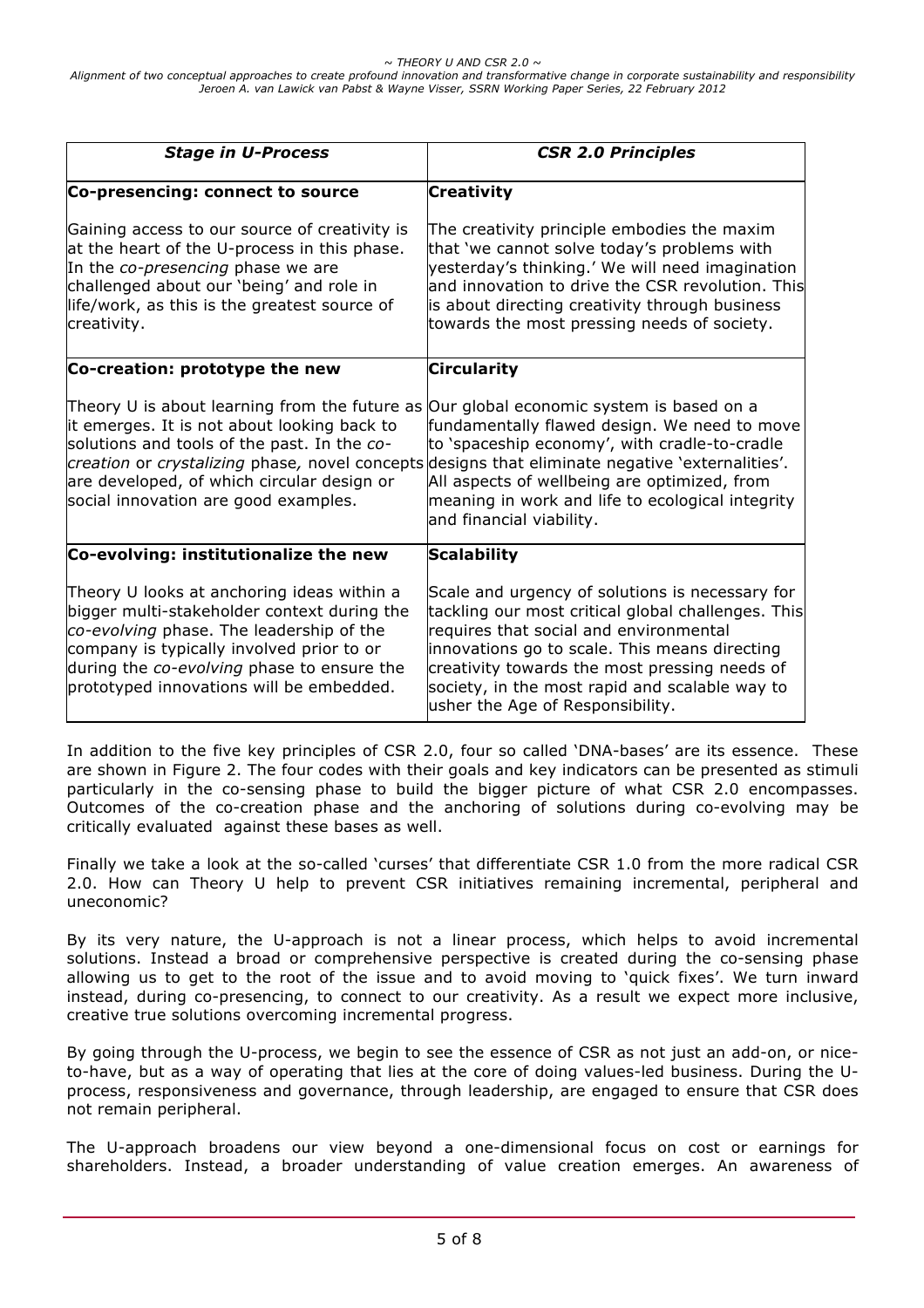interconnectedness reveals what needs to change in the broader economic system to make sure that CSR does not remain unincentivised and uneconomic [15]. Furthermore, beneficial products and services for the broader community are realized in the co-creation phase

*Figure 2. CSR 2.0 DNA Model [1]*



The U-approach broadens our view beyond a one-dimensional focus on cost or earnings for shareholders. Instead, a broader understanding of value creation emerges. An awareness of interconnectedness reveals what needs to change in the broader economic system to make sure that CSR does not remain unincentivised and uneconomic [15]. Furthermore, beneficial products and services for the broader community are realized in the co-creation phase

We anticipate that the U-approach will address many of the barriers to adoption of CSR 2.0. As the process acts on an open mind, heart and will, it aims to overcome judgement, cynicism, fear and with that myopia concerning the need for readily available tools. CSR thus becomes a non-linear experiential journey where we learn to work through a transition state of emerging solutions instead of directly or incrementally moving to easy or obvious outcomes, based on previous practices.

The creation of a collective mindset, including seeing the need for scale and urgency, takes place throughout the U-process and in particular during the co-sensing phase. Inspiration, both personal and collective, is addressed in the co-presencing phase, while continuing support is anchored in the co-evolving phase of the process.

With regard to embracing the new approach that CSR 2.0 represents, we foresee that stakeholders will start to move together once they collectively experience the U-process and develop a shared understanding of what the new vision really means. Most crucially, during the process, they will build and share values and norms, and will reach decisions and understand consequences jointly.

## **5. Conclusion and way forward**

We have aimed to demonstrate the potential of Theory U to progress CSR to a systemic or transformative level (CSR 2.0).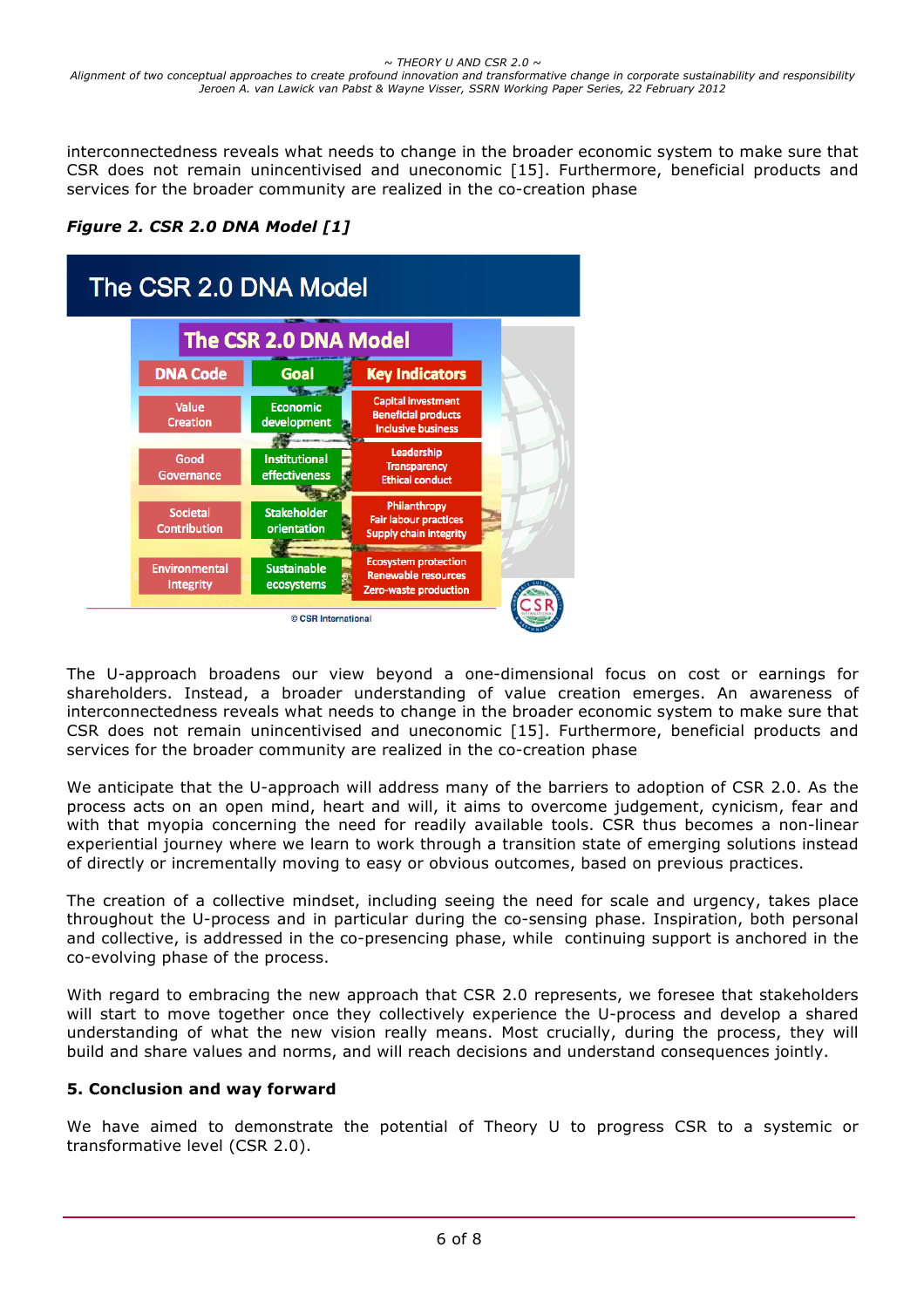Theory U is an approach to create profound innovation and change, which supports the systemic or transformative character of CSR 2.0. Both models focus on our interconnectedness with the world and ourselves, which is really the essence of sustainability: being connected to and serving society and the world. Theory U fosters a new dialogue and language among stakeholders and this is of relevance to CSR 2.0 with its specific concepts and principles.

The CSR 2.0 principles and so called 'DNA codes' seem to resonate with the U-process particularly well. The important implication is that by going through the U-process, we can explore, internalize and implement these principles and core elements in an organizational context. Also we expect that the U-approach can effectively overcome the present incremental, peripheral and uneconomical failings of CSR 1.0 approaches. Finally, the process provides a way for resolving any identified hurdles to embracing novelty or change in a CSR context.

It is thus believed that Theory U helps to bring CSR 2.0 to life. Further development and experimentation with Theory U-based CSR-practices will help to test and optimize the approach. The authors welcome organizations that wish to work collaboratively in developing this path of learning and transformation.

## **References**

- 1. Visser, W., The Age of Responsibility: CSR 2.0 and the New DNA of Business; Journal of Business Systems, Governance and Ethics, Vol 5 No 3, November 2010.;http://www.jbsge.vu.edu.au/issues/vol05no3/Visser.pdf
- 2. Wijffels, H., Business Spiritualiteit Nyenrode, Spiritualiteit van Duurzaamheid, No 13, 2011.
- 3. Scharmer, C. O., Theory U; Leading from the future as it emerges; Berrett Koehler Publishers, 2009.
- 4. Sustainability: The 'Embracers' Seize Advantage; MIT Sloan Management Review:http://www.greenbiz.com/sites/default/files/MIT-SMR-BCG-sustainability-theembracers-seize-advantage-2011.pdf
- 5. http://www.marketingmagazine.co.uk/news/1105270/Unilever-chief-Paul-Polman-plansbeyond-CSR/;
- 6. http://www.edc-online.org/
- 7. Workshop CSR 2.0: Insight, Inspiration, Action!; Zijn Werkt! Dordrecht, 6 October 2011(In Dutch). www.zijnwerkt.nl; http://www.zijnwerkt.nl/wp-content/uploads/Workshop-MVO-2.0- Zijn-Werkt-Verslag-en-vooruitblik..pdf
- 8. Waking Up the Workplace; Online discussion. The Community Blog Global Conversation to awaken a world of conscious business. http://www.wakinguptheworkplace.com/2011/10/31/ready-for-waking-up-the-workplacephase-2/
- 9. Rogers, E.M., Diffusion of innovations; Fourth edition. The Free Press New York; 1995.
- 10. Authentic Leadership in Action (ALIA)-conference; The Netherlands 7-11 March 2011. Oral communication workshop Business Spirituality.
- 11. De Blot, P., Pronk, P., Business Spiritualiteit; Ten Have; 2008.
- 12. Flowers, B. S., Interview Transcript by Dr W Visser; 20 August 2008.
- 13. Schein, E.H., Process Consultation Revisited. Building the helping relationship; Addison-Wesley, 1999.
- 14. Scharmer, C.O., Interview Transcript by Dr W Visser; 28 August 2008.
- 15. Porter, M.E., Kramer, M.R. Creating Shared Value; Harvard Business Review; January-February 2011.